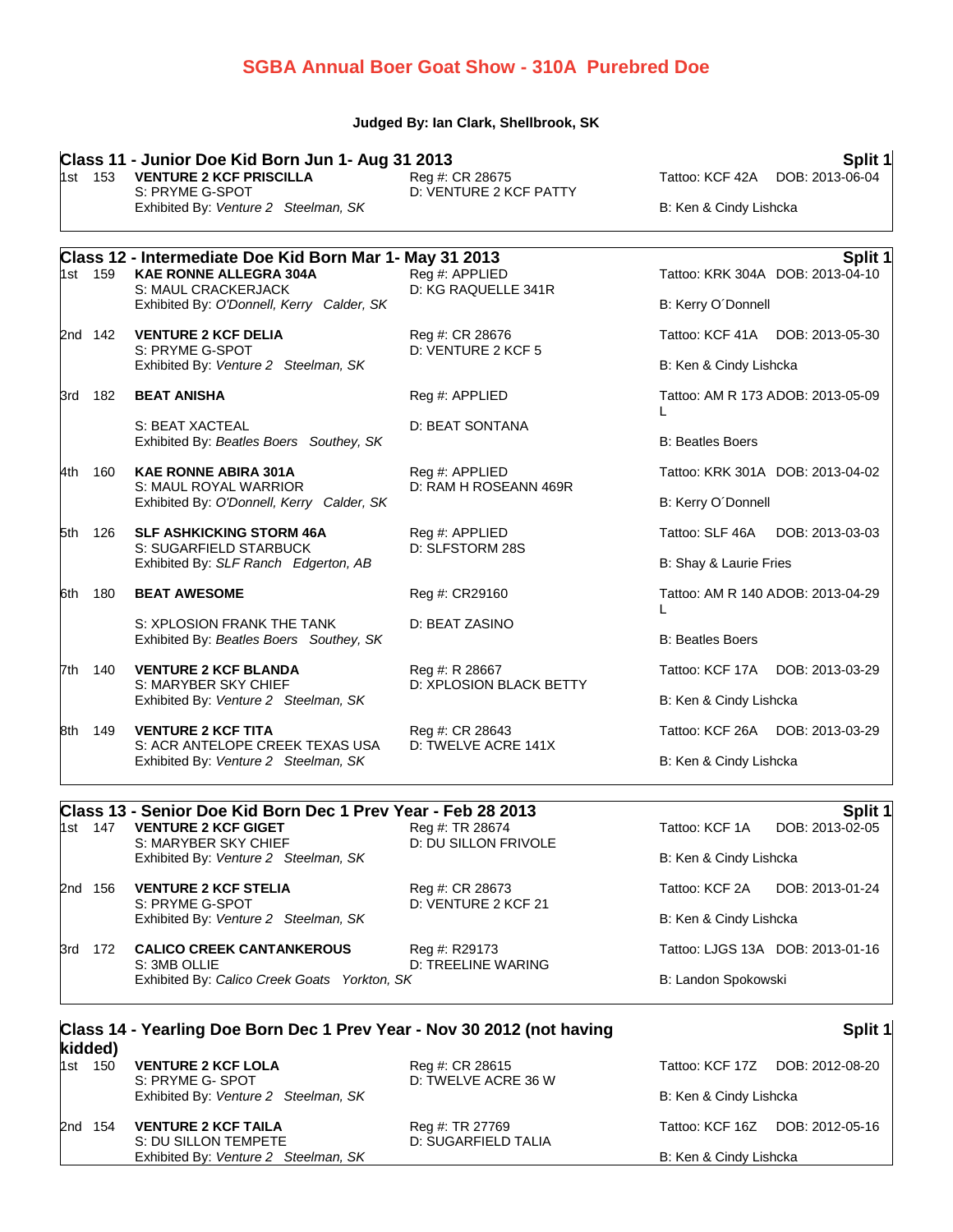|     | 1st 151 | Class 19 - Senior Champion and Reserve Senior Champion Purebred Doe<br><b>TWELVE ACRE 141X</b>                        | Reg #: CR 25459                               | Tattoo: LSH 141X DOB: 2010-04-25  | Split 0                                     |
|-----|---------|-----------------------------------------------------------------------------------------------------------------------|-----------------------------------------------|-----------------------------------|---------------------------------------------|
|     |         | S: NORTH EDEN TONGA<br>Exhibited By: Beatles Boers Southey, SK                                                        | D: KG ROULETTE                                | <b>B: Beatles Boers</b>           |                                             |
| 6th | 190     | <b>BEAT CASINO</b>                                                                                                    | Reg #: RCR24237                               | Tattoo: AM R 6W L DOB: 2009-05-18 |                                             |
|     |         | S: RAM H ESCALADE 577P<br>Exhibited By: SLF Ranch Edgerton, AB                                                        | D: CENTRAL ALBERTA PHOEBE                     | B: Shay & Laurie Fries            |                                             |
| 5th | 121     | <b>SLF HUNTER TAMEEKA 10T</b>                                                                                         | Reg #: TR22389                                | Tattoo: SLF 10T                   | DOB: 2007-05-05                             |
|     |         | S: RAM H CISCO<br>Exhibited By: Calico Creek Goats Yorkton, SK                                                        | <b>D: KG RAQUELLE</b>                         | B: Kerry O'Donnell                |                                             |
| 4th | 174     | <b>KAE RONNE WALIDAH</b>                                                                                              | Reg #: CR24312                                | Tattoo: KRK 309W DOB: 2009-03-31  |                                             |
|     |         | S: SUGARFIELD SUPREME<br>Exhibited By: Calico Creek Goats Yorkton, SK                                                 | D: TREELINE DAISY                             | <b>B: Treeline Boers</b>          |                                             |
| 3rd | 168     | <b>TREELINE WARING</b>                                                                                                | Reg #: TR24119                                | Tattoo: RJGP<br>148W              | DOB: 2009-03-23                             |
|     |         | Exhibited By: Venture 2 Steelman, SK                                                                                  |                                               | B: Ferme Du Sillont               |                                             |
|     | 2nd 136 | <b>DU SILLON AMOUR</b><br>S: DU SILLON TEMPETE                                                                        | Reg #: TR 24801<br>D: CHEVOVROIE ELLIE        |                                   | Tattoo: PSS 34W DOB: 2009-12-06             |
|     |         | S: NORTH EDEN 42T THORN<br>Exhibited By: Venture 2 Steelman, SK                                                       |                                               | B: Len & Shelly Howse             |                                             |
|     | 1st 151 | Class 18 - Doe Born Before Nov 30 2010 (kidded this year)<br><b>TWELVE ACRE 141X</b>                                  | Reg #: CR 25459<br>D: TTWELVE ACRE TEAL       | Tattoo: LSH 141X DOB: 2010-04-25  | Split 1                                     |
|     |         | Exhibited By: Red Willow Farm Melfort, SK                                                                             |                                               | B: Lori & Tim Marchuk             |                                             |
|     | 2nd 158 | <b>PAULINE</b><br>S: NORTH EDEN 16U TITAN                                                                             | Reg #: APPLIED<br>D: CENTRAL ALBERTA PAULA    | Tattoo: 10Y LTM DOB: 2011-03-31   |                                             |
|     |         | Exhibited By: Venture 2 Steelman, SK                                                                                  |                                               | B: Ken & Cindy Lishcka            |                                             |
|     | 1st 145 | Class 17 - Doe Born Dec 1 Prev Year - Nov 30 2011 (kidded this year)<br><b>VENTURE 2KCF 5</b><br>S: DU SILLON TEMPETE | Reg #: CR 25947<br>D: NORTH EDEN 33W CASPER   | Tattoo: KCF 5Y                    | Split 1<br>DOB: 2011-02-16                  |
|     |         | S: CENTRAL ALBERTA PRINCE<br>Exhibited By: Beatles Boers Southey, SK                                                  | D: BEAT CASINO                                | <b>B: Beatles Boers</b>           |                                             |
|     | 1st 186 | Class 16 - Yearling Doe Born Dec 1 Prev Year - Nov 30 2012 (having kidded)<br><b>BEAT ZASINO</b>                      | Reg #: CR27868                                | 85Z L                             | Split 1<br>Tattoo: AM R 85Z DOB: 2012-03-17 |
|     |         |                                                                                                                       |                                               |                                   |                                             |
|     |         | S: MAUL CRACKERJACK<br>Exhibited By: O'Donnell, Kerry Calder, SK                                                      | D: KG RAQUELLE 341R                           | B: Kerry O'Donnell                |                                             |
|     | 2nd 159 | <b>KAE RONNE ALLEGRA 304A</b>                                                                                         | Reg #: APPLIED                                |                                   | Tattoo: KRK 304A DOB: 2013-04-10            |
|     |         | S: PRYME G- SPOT<br>Exhibited By: Venture 2 Steelman, SK                                                              | D: TWELVE ACRE 36 W                           | B: Ken & Cindy Lishcka            |                                             |
|     | 1st 150 | <b>Class 15 - Junior Champion and Reserve Junior Champion Purebred Doe</b><br><b>VENTURE 2 KCF LOLA</b>               | Reg #: CR 28615                               | Tattoo: KCF 17Z                   | Split 0<br>DOB: 2012-08-20                  |
|     |         | Exhibited By: Calico Creek Goats Yorkton, SK                                                                          |                                               | B: Landon Spokowski               |                                             |
| 4th | 164     | <b>CALICO CREEK TUSCANY</b><br>S: 3MB KOKANEE                                                                         | Reg #: TR27296<br><b>D: KINDRED NEFRETIRI</b> | Tattoo: LJGS 7Z DOB: 2012-01-15   |                                             |
|     |         | Exhibited By: Venture 2 Steelman, SK                                                                                  |                                               | B: Ken & Cindy Lishcka            |                                             |
| 3rd | 138     | <b>VENTURE 2 KCF AGRRAFINA</b><br>S: PRYME G-SPOT                                                                     | Reg #: TR 27768<br><b>D: DU SILLON AMOUR</b>  | Tattoo: KCF 11Z DOB: 2012-05-09   |                                             |

S: NORTH EDEN 42T THORN D: TTWELVE ACRE TEAL Exhibited By: Venture 2 Steelman, SK B: Len & Shelly Howse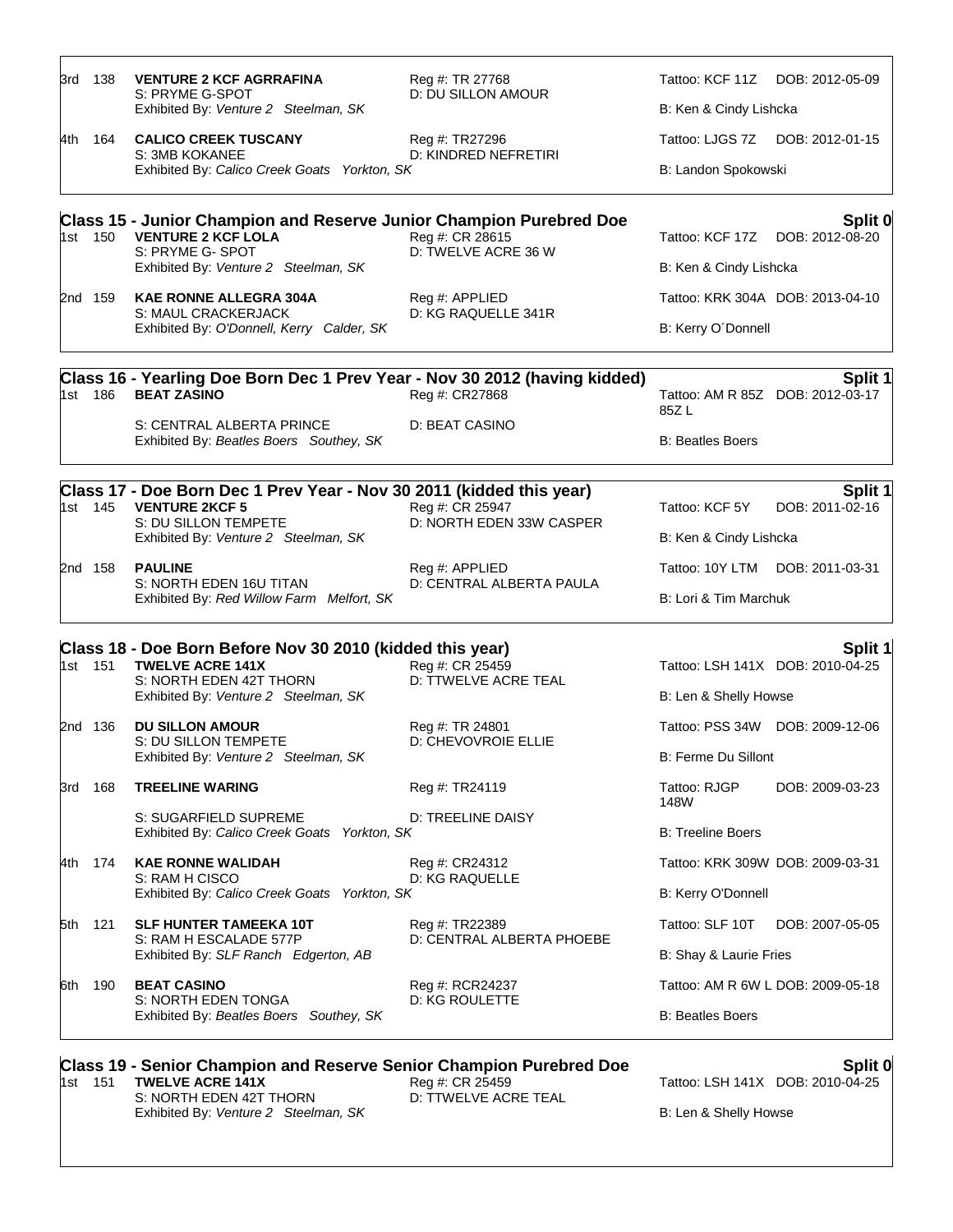| 2nd 145 | <b>VENTURE 2KCF 5</b><br>S: DU SILLON TEMPETE                   | Reg #: CR 25947<br>D: NORTH EDEN 33W CASPER             | Tattoo: KCF 5Y         | DOB: 2011-02-16                  |
|---------|-----------------------------------------------------------------|---------------------------------------------------------|------------------------|----------------------------------|
|         | Exhibited By: Venture 2 Steelman, SK                            |                                                         | B: Ken & Cindy Lishcka |                                  |
|         | <b>Class 20 - Grand Champion and Reserve Grand Purebred Doe</b> |                                                         |                        | Split 0                          |
| 1st 151 | <b>TWELVE ACRE 141X</b>                                         | Reg #: CR 25459                                         |                        | Tattoo: LSH 141X DOB: 2010-04-25 |
|         | S: NORTH EDEN 42T THORN<br>Exhibited By: Venture 2 Steelman, SK | D: TTWELVE ACRE TEAL                                    | B: Len & Shelly Howse  |                                  |
| 2nd 145 | <b>VENTURE 2KCF 5</b><br>S: DU SILLON TEMPETE                   | Reg #: CR 25947<br>D: NORTH EDEN 33W CASPER             | Tattoo: KCF 5Y         | DOB: 2011-02-16                  |
|         | Exhibited By: Venture 2 Steelman, SK                            |                                                         | B: Ken & Cindy Lishcka |                                  |
|         |                                                                 |                                                         |                        |                                  |
|         |                                                                 | <b>SGBA Annual Boer Goat Show - 310B Percentage Doe</b> |                        |                                  |
|         |                                                                 |                                                         |                        |                                  |

|  | Class 21 - Junior Doe Kid Born Jun 1 - Aug 31 2013<br>Split 1 |                                                                                             |                                                |                                   |  |
|--|---------------------------------------------------------------|---------------------------------------------------------------------------------------------|------------------------------------------------|-----------------------------------|--|
|  |                                                               | 1st 143 VENTURE 2 KCF WILDA 37A<br>S: PRYME G- SPOT                                         | Reg #: GR 28679<br>D: VENTURE 2 KCF WHITNEY    | Tattoo: KCF 37A DOB: 2013-06-02   |  |
|  |                                                               | Exhibited By: Venture 2 Steelman, SK                                                        |                                                | B: Ken & Cindy Lishcka            |  |
|  |                                                               | Class 22 - Intermediate Doe Kid Born Mar 1- May 31 2013                                     |                                                | Split 1                           |  |
|  | 1st 170                                                       | <b>CALICO CREEK TINDER</b><br>S: SPRUCE GARDEN 27T                                          | Reg #: GR29175<br>D: CALICO CREEK MYSTIC TOPAZ | Tattoo: LJGS 29A DOB: 2013-03-03  |  |
|  |                                                               | Exhibited By: Calico Creek Goats Yorkton, SK                                                |                                                | B: Landon Spokowski               |  |
|  | 2nd 161                                                       | <b>KAE RONNE ASHANTI 106A</b>                                                               | Reg #: APPLIED<br>D: KAE RONNE WISTFUL 113W    | Tattoo: KRK 106A DOB: 2013-04-08  |  |
|  |                                                               | S: MAUL ROYAL WARRIOR<br>Exhibited By: O'Donnell, Kerry Calder, SK                          |                                                | B: Kerry O'Donnell                |  |
|  | 3rd 130                                                       | <b>KAE RONNE ATTITUDE</b>                                                                   | Reg #: APPLIED                                 | Tattoo: KRK 1A<br>DOB: 2013-04-02 |  |
|  |                                                               | S: MAUL ROYAL WARRIOR<br>Exhibited By: SLF Ranch Edgerton, AB                               | D: KAERONNE CATHY                              | B: Kerry O'Donnell                |  |
|  | 4th 181                                                       | <b>BEAT ANASTAIYA</b>                                                                       | Reg #: GR29150                                 | Tattoo: AM R 123 ADOB: 2013-04-16 |  |
|  |                                                               | S: BEAT THUNDRA<br>Exhibited By: Beatles Boers Southey, SK                                  | D: BEAT DESTINY                                | L<br><b>B: Beatles Boers</b>      |  |
|  | 5th 162                                                       | <b>KAE RONNE AMAYA 117A</b><br>S: MAUL JACKPOT<br>Exhibited By: O'Donnell, Kerry Calder, SK | Reg #: APPLIED<br>D: KAE RONNE TSUNAMI         | Tattoo: KRK 117A DOB: 2013-04-20  |  |
|  |                                                               |                                                                                             |                                                | B: Kerry O'Donnell                |  |
|  | 6th 141                                                       | <b>VENTURE 2 KCF TRINA</b>                                                                  | Reg #: GR 28677                                | Tattoo: KCF 40A DOB: 2013-05-29   |  |
|  |                                                               | S: PRYME G- SPOT<br>Exhibited By: Venture 2 Steelman, SK                                    | D: RAE RONNE KCF TILLY 1X                      | B: Ken & Cindy Lishcka            |  |
|  | 7th 189                                                       | <b>BEAT AURORA</b>                                                                          | Reg #: GR29149                                 | Tattoo: AM R 109 ADOB: 2013-04-13 |  |
|  |                                                               | S: BEAT THUNDRA                                                                             | <b>D: BEAT FIRESTAR</b>                        | L                                 |  |
|  |                                                               | Exhibited By: Beatles Boers Southey, SK                                                     |                                                | <b>B: Beatles Boers</b>           |  |
|  | 8th 157                                                       | <b>VENTURE 2 KCF CAI</b><br>S: PRYME G- SPOT                                                | Reg #: GR 28642<br>D: VENTURE 2 KCF SALENA     | Tattoo: KCF 15A DOB: 2013-03-29   |  |
|  |                                                               | Exhibited By: Venture 2 Steelman, SK                                                        |                                                | B: Ken & Cindy Lishcka            |  |
|  | 9th 148                                                       | <b>VENTURE 2 KCF SORCHA</b>                                                                 | Reg #: GR 28664                                | Tattoo: KCF 35A DOB: 2013-05-25   |  |
|  |                                                               | S: PRYME G- SPOT<br>Exhibited By: Venture 2 Steelman, SK                                    | D: VENTURE 2 KCF 25                            | B: Ken & Cindy Lishcka            |  |
|  |                                                               |                                                                                             |                                                |                                   |  |

## **Class 23 - Senior Doe Kid Born Dec 1 Prev Year - Feb 28 2013 Split 1 Split 1 Instead 123 SLE ASSUMING NOTHING 30A Reg**#: APPLIED **Subset 1 Split 1 Subset 123 SLF 30 A DOB: 2013-02-21 Subset 2013-02-21** 1st 123 **SLF ASSUMING NOTHING 30A**<br>S: SUGARFIELD STARBUCK Exhibited By: *SLF Ranch Edgerton, AB* B: Shay & Laurie Fries

D: R-COUNTRY 15X XTREME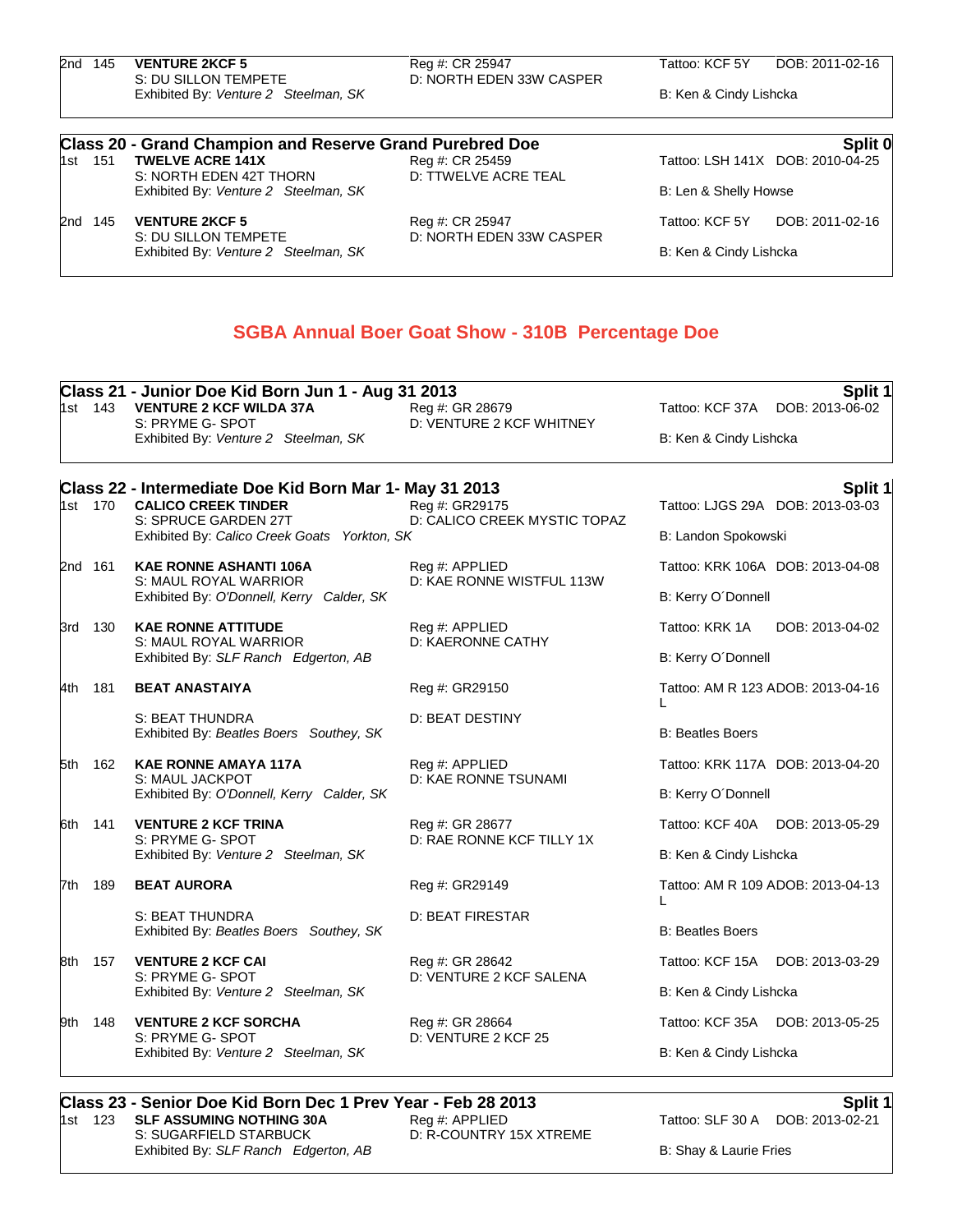2nd 128 **SLF ASSUMING EVERYTHING 31A** Reg #: APPLIED Tattoo: SLF 31 A DOB: 2013-02-21<br>S: SUGARFIELD STARBUCK D: R-COUNTRY 15X XTREME Reg #: APPLIED<br>D: R-COUNTRY 15X XTREME Exhibited By: *SLF Ranch Edgerton, AB* B: Shay & Laurie Fries

|       |                    | Class 24 - Yearling Doe Born Dec 1 Prev Year - Nov 30 2012 (not having       |                                                |                                        | Split 1                           |
|-------|--------------------|------------------------------------------------------------------------------|------------------------------------------------|----------------------------------------|-----------------------------------|
|       | kidded)<br>1st 155 | <b>VENTURE 2 KCF SHELBY</b>                                                  | Reg #: GR 27264                                | Tattoo: KCF 1Z                         | DOB: 2012-02-09                   |
|       |                    | S: DU SILLON TEMPETE<br>Exhibited By: Venture 2 Steelman, SK                 | D: WHITEY                                      | B: Ken & Cindy Lishcka                 |                                   |
|       | 2nd 139            | <b>VENTURE 2 KCF WILDA</b>                                                   | Reg #: GR 28640                                | Tattoo: KCF 13Z DOB: 2012-08-20        |                                   |
|       |                    | S: MARYBER SKY CHIEF<br>Exhibited By: Venture 2 Steelman, SK                 | D: VENTURE 2 KCF WHITNEY                       | B: Ken & Cindy Lishcka                 |                                   |
|       | 3rd 169            | <b>CALICO CREEK TAWNY</b>                                                    | Reg #: GR29180                                 | Tattoo: LJGS 39Z DOB: 2012-03-20       |                                   |
|       |                    | S: 3MB KOKANEE<br>Exhibited By: Calico Creek Goats Yorkton, SK               | D: CALICO CREEK BLACK OLIVE                    | B: Landon Spokowski                    |                                   |
| 4th - | 146                | <b>VENTURE 2 KCF PASCAL</b>                                                  | Reg #: GR 27771                                | Tattoo: KCF 14Z DOB: 2012-06-28        |                                   |
|       |                    | S: PRYME G- SPOT<br>Exhibited By: Venture 2 Steelman, SK                     | D: NORTH EDEN 14W PEARL                        | B: Ken & Cindy Lishcka                 |                                   |
|       |                    | <b>Class 25 - Junior Champion and Reserve Junior Champion Percentage Doe</b> |                                                |                                        | Split 0                           |
|       | 1st 170            | <b>CALICO CREEK TINDER</b><br>S: SPRUCE GARDEN 27T                           | Reg #: GR29175<br>D: CALICO CREEK MYSTIC TOPAZ |                                        | Tattoo: LJGS 29A DOB: 2013-03-03  |
|       |                    | Exhibited By: Calico Creek Goats Yorkton, SK                                 |                                                | B: Landon Spokowski                    |                                   |
|       | 2nd 161            | <b>KAE RONNE ASHANTI 106A</b><br>S: MAUL ROYAL WARRIOR                       | Reg #: APPLIED<br>D: KAE RONNE WISTFUL 113W    |                                        | Tattoo: KRK 106A DOB: 2013-04-08  |
|       |                    | Exhibited By: O'Donnell, Kerry Calder, SK                                    |                                                | B: Kerry O'Donnell                     |                                   |
|       |                    | Class 26 - Yearling Doe Born Dec 1 Prev Year - Nov 30 2012 (having kidded)   |                                                |                                        | Split 1                           |
|       | 1st 185            | <b>BEAT ZOW</b>                                                              | Reg #: GR27856                                 | L                                      | Tattoo: AM R 76 Z DOB: 2012-03-16 |
|       |                    | S: BEAT XACTEAL<br>Exhibited By: Beatles Boers Southey, SK                   | D: BEAT BOW                                    | <b>B: Beatles Boers</b>                |                                   |
|       |                    | Class 27 - Doe Born Dec 1 Prev Year - Nov 30 2011 (kidded this year)         |                                                |                                        | Split 1                           |
|       | 1st 137            | <b>VENTURE 2 KCF PATTY</b><br>S: KINDRED NAYAMBA                             | Reg #: GR 26102<br>D: NORTH RDEN 14W PEARL     | Tattoo: KCF 3Y                         | DOB: 2011-01-24                   |
|       |                    | Exhibited By: Venture 2 Steelman, SK                                         |                                                | B: Ken & Cindy Lishcka                 |                                   |
|       | 2nd 163            | <b>CALICO CREEK SNOOKI</b><br>S: 3MB BLASTER                                 | Reg #: GR26820<br>D: CALICO CREEK KELSEY       | Tattoo: LJGS 37Y DOB: 2011-03-31       |                                   |
|       |                    | Exhibited By: Calico Creek Goats Yorkton, SK                                 |                                                | B: Landon Spokowski                    |                                   |
|       | 3rd 188            | <b>BEAT YSTAR</b>                                                            | Reg #: GR27863                                 | Tattoo: AM R 21 Y DOB: 2011-04-01<br>L |                                   |
|       |                    | S: CENTRAL ALBERTA PRINCE<br>Exhibited By: Beatles Boers Southey, SK         | D: BEAT FIRESTAR                               | <b>B: Beatles Boers</b>                |                                   |
|       |                    | Class 28 - Doe Born Before Nov 30 2010 (kidded this year)                    |                                                |                                        | <b>Split 1</b>                    |
|       | 1st 173            | <b>CALICO CREEK SEQUENCE</b><br>S: 3MB OLLIE                                 | Reg #: GR24860<br>D: NIKADO VALENTINE          | Tattoo: LJGS 2X                        | DOB: 2010-01-26                   |
|       |                    | Exhibited By: Calico Creek Goats Yorkton, SK                                 |                                                | B: Landon Spokowski                    |                                   |
|       | 2nd 178            | <b>SPIRIT KARA</b><br>S: SPRUCE GARDEN TANGO                                 | Reg #: GR22658<br>D: NIKADO NATALIE            | Tattoo: PT 22U                         | DOB: 2008-03-13                   |
|       |                    | Exhibited By: Calico Creek Goats Yorkton, SK                                 |                                                | <b>B: Melanie Patton</b>               |                                   |
|       | 3rd 132            | <b>SLF STORM 28S</b><br>S: RAM H ESCALADE 577P                               | Reg #: GR21703<br>D: NORTH EDEN 104P MY PET    | Tattoo: SLF 28S                        | DOB: 2006-04-04                   |
|       |                    | Exhibited By: SLF Ranch Edgerton, AB                                         |                                                | B: Shay & Laurie Fries                 |                                   |
|       |                    |                                                                              |                                                |                                        |                                   |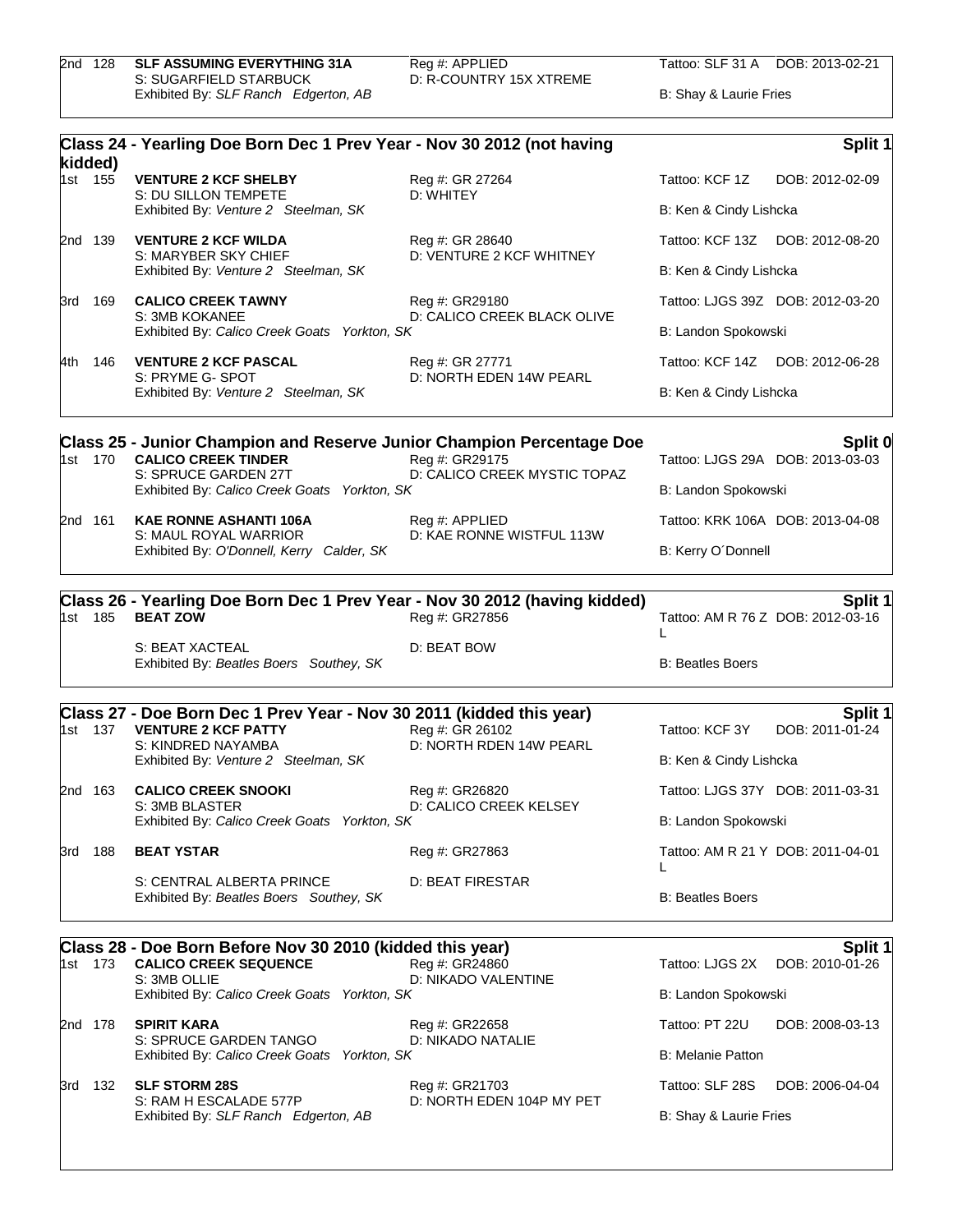| 4th   | 167     | <b>CALICO CREEK SPLASH</b>                                             | Reg #: GR24861                                                                        | Tattoo: LJGS 3X          | DOB: 2010-01-26                   |
|-------|---------|------------------------------------------------------------------------|---------------------------------------------------------------------------------------|--------------------------|-----------------------------------|
|       |         | S: 3MB OLLIE<br>Exhibited By: Calico Creek Goats Yorkton, SK           | D: NIKADO VALENTINE                                                                   | B: Landon Spokowski      |                                   |
| 5th   | 184     | <b>BEAT DESTINY</b>                                                    | Reg #: GR24233                                                                        |                          | Tattoo: AM R. 56 WDOB: 2009-05-01 |
|       |         | S: CENTRAL ALBERTA SAILOR                                              | <b>D: JAN PRECIOUS</b>                                                                |                          |                                   |
|       |         | Exhibited By: Beatles Boers Southey, SK                                |                                                                                       | <b>B: Beatles Boers</b>  |                                   |
|       |         |                                                                        | <b>Class 29 - Senior Champion and Reserve Senior Champion Percentage Doe</b>          |                          | Split 0                           |
| 1st   | 173     | <b>CALICO CREEK SEQUENCE</b><br>S: 3MB OLLIE                           | Reg #: GR24860<br>D: NIKADO VALENTINE                                                 | Tattoo: LJGS 2X          | DOB: 2010-01-26                   |
|       |         | Exhibited By: Calico Creek Goats Yorkton, SK                           |                                                                                       | B: Landon Spokowski      |                                   |
|       | 2nd 178 | <b>SPIRIT KARA</b>                                                     | Reg #: GR22658                                                                        | Tattoo: PT 22U           | DOB: 2008-03-13                   |
|       |         | S: SPRUCE GARDEN TANGO<br>Exhibited By: Calico Creek Goats Yorkton, SK | D: NIKADO NATALIE                                                                     | <b>B: Melanie Patton</b> |                                   |
|       |         |                                                                        |                                                                                       |                          |                                   |
| 1st - | 173     | <b>CALICO CREEK SEQUENCE</b>                                           | Class 30 - Grand Champion and Reserve Grand Champion Percentage Doe<br>Reg #: GR24860 | Tattoo: LJGS 2X          | Split 0<br>DOB: 2010-01-26        |
|       |         | S: 3MB OLLIE<br>Exhibited By: Calico Creek Goats Yorkton, SK           | D: NIKADO VALENTINE                                                                   | B: Landon Spokowski      |                                   |
|       | 2nd 178 | <b>SPIRIT KARA</b><br>S: SPRUCE GARDEN TANGO                           | Reg #: GR22658<br>D: NIKADO NATALIE                                                   | Tattoo: PT 22U           | DOB: 2008-03-13                   |
|       |         | Exhibited By: Calico Creek Goats Yorkton, SK                           |                                                                                       | <b>B: Melanie Patton</b> |                                   |

# **SGBA Annual Boer Goat Show - 310P Purebred Buck**

## **Class 01 - Junior Buck Kid Born Jun 1 - Aug 31 2013**

|         |         | Class 02 - Intermediate Buck Kid Born Mar 1 - May 31 2013      |                                                |                            | Split 1                           |
|---------|---------|----------------------------------------------------------------|------------------------------------------------|----------------------------|-----------------------------------|
|         |         | 1st 171 CALICO CREEK HOT WATER<br>S: MAUL TEXAS JACK           | Reg #: CR29172<br>D: KAE RONNE WALIDAH         |                            | Tattoo: LJGS 27A DOB: 2013-03-03  |
|         |         | Exhibited By: Calico Creek Goats Yorkton, SK                   |                                                | B: Landon Spokowski        |                                   |
|         |         | Class 03 - Senior Buck Kid Born Dec 1 Prev Year - Feb 28 2013  |                                                |                            | Split 1                           |
|         | 1st 122 | <b>BBR IT'S GOODTO WANT</b><br>S: NUSSA DEUCE                  | Reg #: TR28987<br>D: AMANI ANDRIA              |                            | Tattoo: BBR 05Z DOB: 2012-12-30   |
|         |         | Exhibited By: SLF Ranch Edgerton, AB                           |                                                | B: Big Boer Ranch          |                                   |
| 2nd 127 |         | <b>PRYME UNDERCOVER AGENT</b><br>S: MAUL LA HOMBRE             | Reg #: APPLIED<br><b>D: DU BIQUET HERITAGE</b> |                            | Tattoo: PRY 174A DOB: 2013-02-06  |
|         |         | Exhibited By: SLF Ranch Edgerton, AB                           |                                                | B: Ryan & Christie Prins   |                                   |
| 3rd 131 |         | <b>PRYME AMERICAN EAGLE</b><br>S: EGGS EGGSTRA FLASH N CHROME  | Reg #: APPLIED<br>D: PRYME BIG CITY GIRL       |                            | Tattoo: PRY 158A DOB: 2013-01-31  |
|         |         | Exhibited By: SLF Ranch Edgerton, AB                           |                                                | B: Ryan & Christie Prins   |                                   |
|         |         | Class 04 - Yearling Buck Born Dec 1 Prev Year - Nov 30 2012    |                                                |                            | Split 1                           |
|         | 176     | <b>VENTURE 2 KCF TUDOR</b><br>S: PRYME G-SPOT                  | Reg #: CR28620<br>D: TWELVE ACRE 36W           |                            | Tattoo: KCF 36Z DOB: 2012-08-20   |
|         |         | Exhibited By: Calico Creek Goats Yorkton, SK                   |                                                | B: Ken and Cindy Lischka   |                                   |
|         | 144     | <b>VENTURE 2 KCF THOR</b><br>S: ACR ANTELOPE CREEK TEXAS U.S.A | Reg #: TR 27716<br>D: VENTURE 2 KCF FARRAH     |                            | Tattoo: KCF 153Z DOB: 2012-04-27  |
|         |         | Exhibited By: Venture 2 Steelman, SK                           |                                                | B: Ken & Cindy Lishcka     |                                   |
|         | 183     | <b>XPLOSION FRANK THE TANK</b>                                 | Reg #: TR27909                                 |                            | Tattoo: XB R 12 Z DOB: 2012-01-18 |
|         |         | S: ASPEN HUDSON<br>Exhibited By: Beatles Boers Southey, SK     | D: ASPEN SUPER STAR                            | B: Dakota & Wacey Townsend |                                   |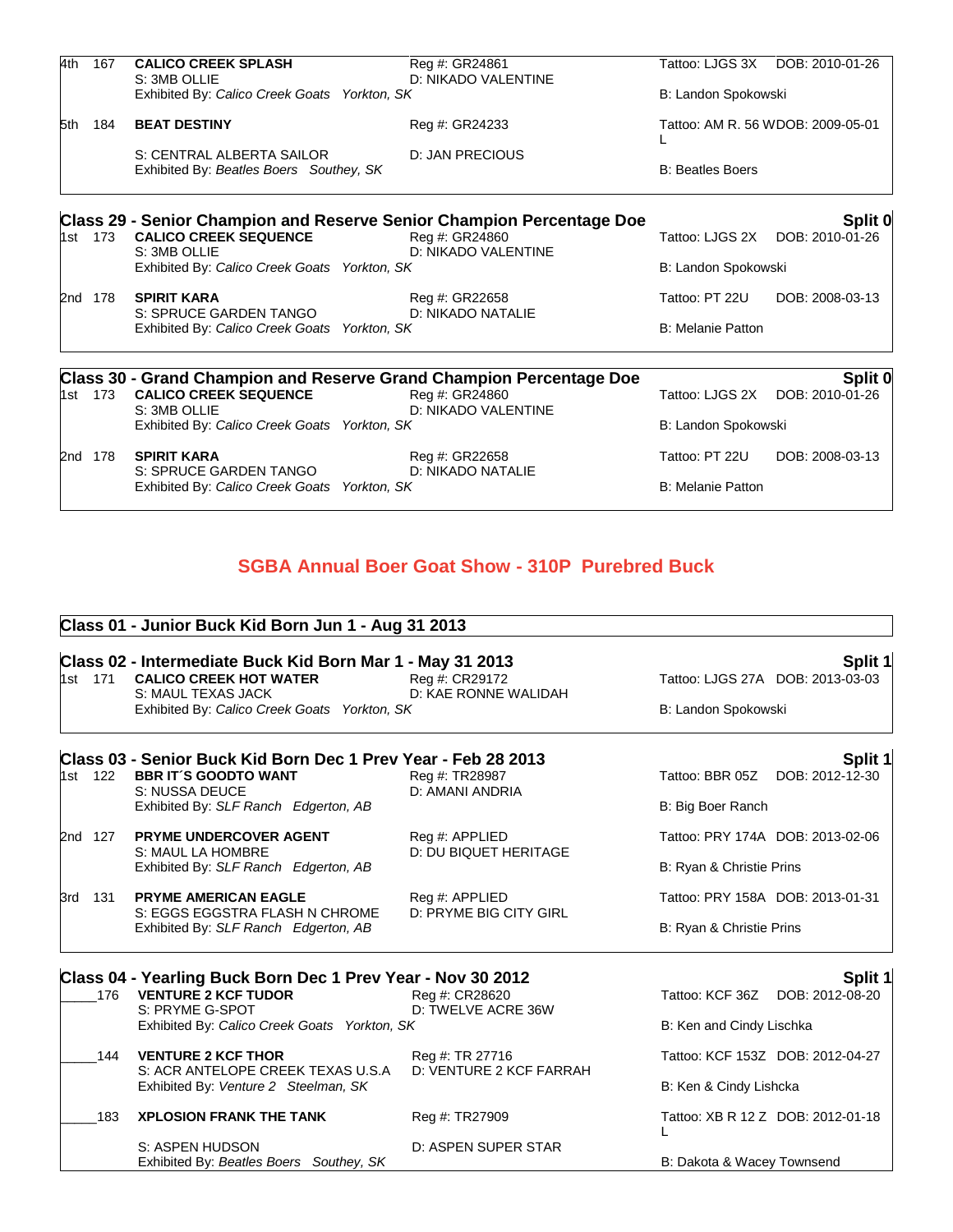| 1st 171 | <b>Class 05 - Junior Champion and Reserver Junior Champion</b><br><b>CALICO CREEK HOT WATER</b><br>S: MAUL TEXAS JACK | Reg #: CR29172<br>D: KAE RONNE WALIDAH      | Split 0<br>Tattoo: LJGS 27A DOB: 2013-03-03                                               |
|---------|-----------------------------------------------------------------------------------------------------------------------|---------------------------------------------|-------------------------------------------------------------------------------------------|
|         | Exhibited By: Calico Creek Goats Yorkton, SK                                                                          |                                             | B: Landon Spokowski                                                                       |
| 2nd 176 | <b>VENTURE 2 KCF TUDOR</b>                                                                                            | Reg #: CR28620                              | Tattoo: KCF 36Z<br>DOB: 2012-08-20                                                        |
|         | S: PRYME G-SPOT<br>Exhibited By: Calico Creek Goats Yorkton, SK                                                       | D: TWELVE ACRE 36W                          | B: Ken and Cindy Lischka                                                                  |
|         | Class 06 - Buck Born Dec 1 Prev Year - Nov 30 2011                                                                    |                                             | Split 1                                                                                   |
| 1st 133 | <b>SLF YODELLING SAM 23Y</b><br>S: SLF WIDOWMAKER 18W                                                                 | Reg #: TR27071<br>D: BALMAUR ANGELA         | Tattoo: SLF 23Y<br>DOB: 2011-04-27                                                        |
|         | Exhibited By: SLF Ranch Edgerton, AB                                                                                  |                                             | B: SLF Ranch - Shay & Laurie Fries                                                        |
| 2nd 135 | <b>PRYME G- SPOT</b><br>S: ROWDY MTNS. BIG BLOCK V-8                                                                  | Reg #: TR 25723<br>D: STONEMOORE UNTIL      | Tattoo: PRY 11Y DOB: 2011-01-05                                                           |
|         | Exhibited By: Venture 2 Steelman, SK<br>Additional Owner: ken & cindy lishcka                                         |                                             | B: Ryan & Christie Prins                                                                  |
| 3rd 191 | <b>BEAT YOMEN</b>                                                                                                     | Reg #: TR27874                              | Tattoo: AM R 10 Y DOB: 2011-03-26                                                         |
|         | S: CENTRAL ALBERTA PRINCE                                                                                             | D: BEAT ALLSPICE                            |                                                                                           |
|         | Exhibited By: Beatles Boers Southey, SK                                                                               |                                             | <b>B: Beatles Boers</b>                                                                   |
| 4th 124 | <b>SLF Y I'MWALKINGINREDSHOES 41Y</b><br>S: SLF WIDOWMAKER 18W                                                        | Reg #: TR27072<br>D: SLF HUNTER TAMEEKA 10T | Tattoo: SLF 41Y<br>DOB: 2011-04-29                                                        |
|         | Exhibited By: SLF Ranch Edgerton, AB                                                                                  |                                             | B: SLF Ranch - Shay & Laurie Fries                                                        |
|         | Class 07 - Buck Born Dec 1 Prev Year - Nov 30 2010                                                                    |                                             | Split 1                                                                                   |
| 1st 187 | <b>BEAT XACTEAL</b>                                                                                                   | Reg #: TR25385                              | Tattoo: AM R 75 X DOB: 2010-05-09<br>L. CORRECTION<br>WAS MADE WITH<br><b>CLR FROM MA</b> |
|         | S: J5 CHOPPER<br>Exhibited By: Beatles Boers Southey, SK                                                              | D: NORTH EDEN TEAL 93T                      | <b>B: Beatles Boers</b>                                                                   |
|         | Class 08 - Buck Born Before Dec 1 2009                                                                                |                                             | <b>Split 1</b>                                                                            |
| 1st 179 | <b>BEAT THUNDRA</b><br>S: NORTH EDEN TONGA 92 T                                                                       | Reg #: RCR24234<br>D: TRI-HART NEVA         | Tattoo: AM R 9W L DOB: 2009-08-02                                                         |
|         | Exhibited By: Beatles Boers Southey, SK                                                                               |                                             | <b>B: Beatles Boers</b>                                                                   |
|         | <b>Class 09 - Senior Champion and Reserve Senior Champion</b>                                                         |                                             | Split 0                                                                                   |
| 1st 187 | <b>BEAT XACTEAL</b><br>S: J5 CHOPPER                                                                                  | Reg #: TR25385<br>D: NORTH EDEN TEAL 93T    | Tattoo: AM R 75 X DOB: 2010-05-09                                                         |
|         | Exhibited By: Beatles Boers Southey, SK                                                                               |                                             | <b>B: Beatles Boers</b>                                                                   |
| 2nd 179 | <b>BEAT THUNDRA</b><br>S: NORTH EDEN TONGA 92 T                                                                       | Reg #: RCR24234<br>D: TRI-HART NEVA         | Tattoo: AM R 9W L DOB: 2009-08-02                                                         |
|         | Exhibited By: Beatles Boers Southey, SK                                                                               |                                             | <b>B: Beatles Boers</b>                                                                   |
|         | <b>Class 10 - Grand Champion and Reserve Grand Champion Purebred Buck</b>                                             | Reg #: CR29172                              | Split 0<br>Tattoo: LJGS 27A DOB: 2013-03-03                                               |
| 1st 171 | <b>CALICO CREEK HOT WATER</b><br>S: MAUL TEXAS JACK                                                                   | D: KAE RONNE WALIDAH                        |                                                                                           |
|         | Exhibited By: Calico Creek Goats Yorkton, SK                                                                          |                                             | B: Landon Spokowski                                                                       |
| 2nd 187 | <b>BEAT XACTEAL</b>                                                                                                   | Reg #: TR25385                              | Tattoo: AM R 75 X DOB: 2010-05-09<br>L.                                                   |
|         | S: J5 CHOPPER<br>Exhibited By: Beatles Boers Southey, SK                                                              | D: NORTH EDEN TEAL 93T                      | <b>B: Beatles Boers</b>                                                                   |